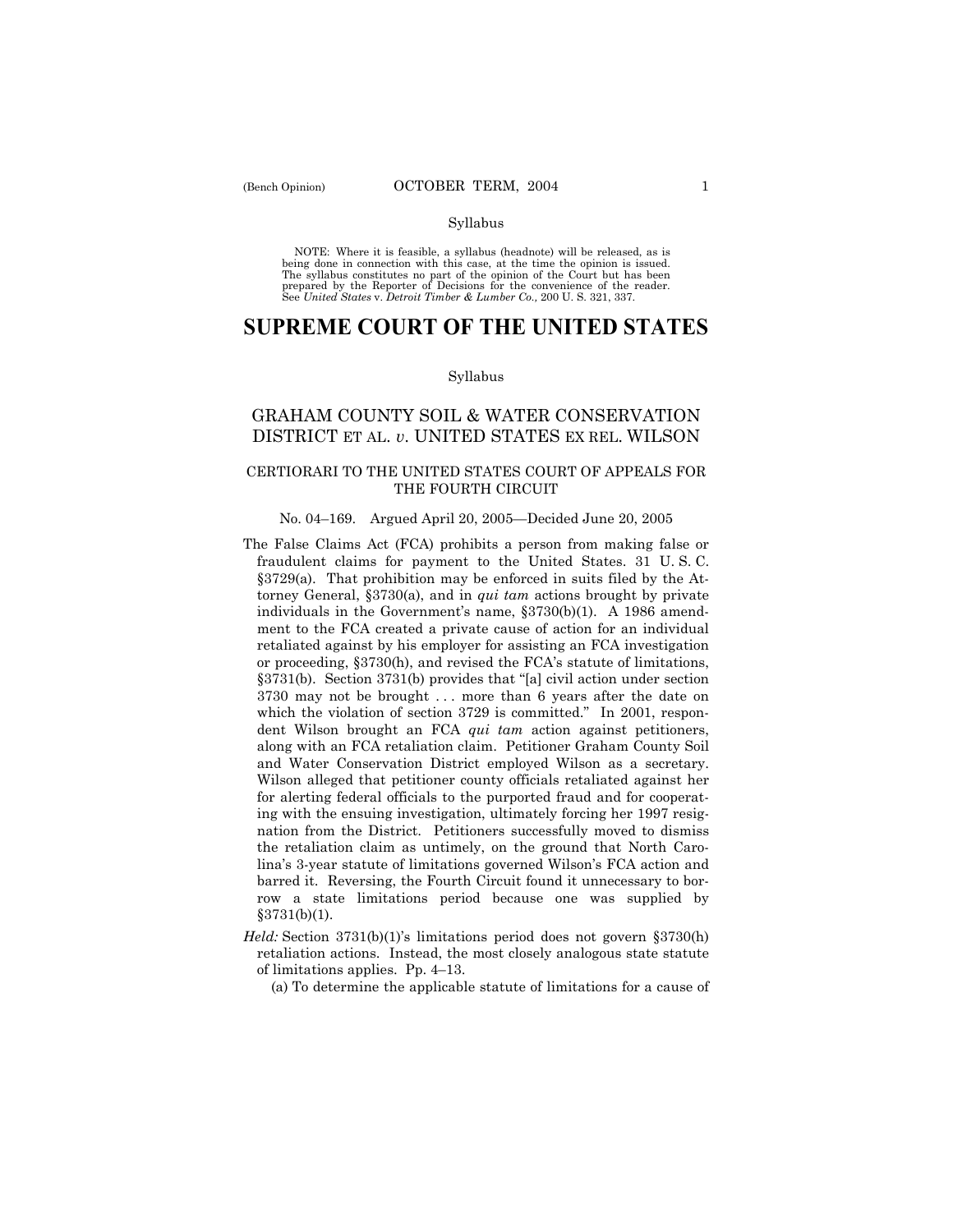#### 2 GRAHAM COUNTY SOIL & WATER CONSERVATION DIST. *v.* UNITED STATES EX REL. WILSON Syllabus

action created by federal statute, this Court asks first whether the statute expressly supplies a limitations period. If not, the most closely analogous state limitations period applies. Pp.  $4-5$ .

(b) Section 3730(h) is a subsection of  $\S 3730$ , but  $\S 3731(b)(1)$  is nonetheless ambiguous about whether a §3730(h) retaliation action is "a civil action under section 3730" as that phrase is used in  $\S 3731(b)(1)$ . Another reasonable reading is that  $\S 3731(b)(1)$ 's limitations period applies only to  $\S$  $3730(a)$  and (b) actions. Section  $3731(b)(1)$  starts the limitations period running on "the date on which the violation of section 3729 is committed," that is, on the date the false claim was actually submitted. That language casts doubt on whether §3731(b)(1) specifies a limitations period for retaliation actions. For even a well-pleaded retaliation complaint need not allege that the defendant submitted a false claim, leaving the limitations period without a starting point if  $\S 3731(b)(1)$  is applicable. By contrast, the section naturally applies to well-pleaded  $\S$  $3370$ (a) and (b) actions. Those actions require a plaintiff to plead that the defendant submitted a false claim and therefore necessarily specify when  $\S 3731(b)(1)$ 's time limit begins. At a minimum this anomaly shows that  $§3731(b)(1)$  is ambiguous about whether "action under section"  $3730$ " means all actions arising under that section. Pp.  $5-7$ .

 (c) Two considerations show that the better way to resolve this ambiguity is to read the 6-year period to govern only  $\S$  $3370(a)$  and (b) actions. First, the very next subsection, ß3730(c), uses the similarly unqualified phrase "action brought under section 3730" to refer only to  $\S$ \$3370(a) and (b) actions. Second, reading  $\S$ 3731(b)(1) to apply only to those actions is in keeping with the default rule that Congress generally drafts statutes of limitations to begin when the plaintiff has a complete and present cause of action. Where, as here, there are two plausible constructions, this Court should adopt the construction that starts the time limit running when the cause of action (here retaliation) accrues. This approach resolves  $\S 3731(b)(1)$ 's ambiguity in petitioners' favor. Reading  $$3731(b)(1)$  to exclude retaliation actions will generally start the limitations period running when the cause of action accrues, for the likely analogous state statutes virtually all start when the retaliatory action occurs. However, under the reading favored by Wilson and the Government, the limitations period would begin at best on the date an actual or suspected FCA violation occurred, which would precede the retaliatory conduct. Pp.  $7-12$ .

 (d) The Court of Appeals should determine in the first instance the appropriate state statute of limitations to borrow. Pp.  $12-13$ .

367 F. 3d 245, reversed and remanded.

THOMAS, J., delivered the opinion of the Court, in which REHNQUIST,